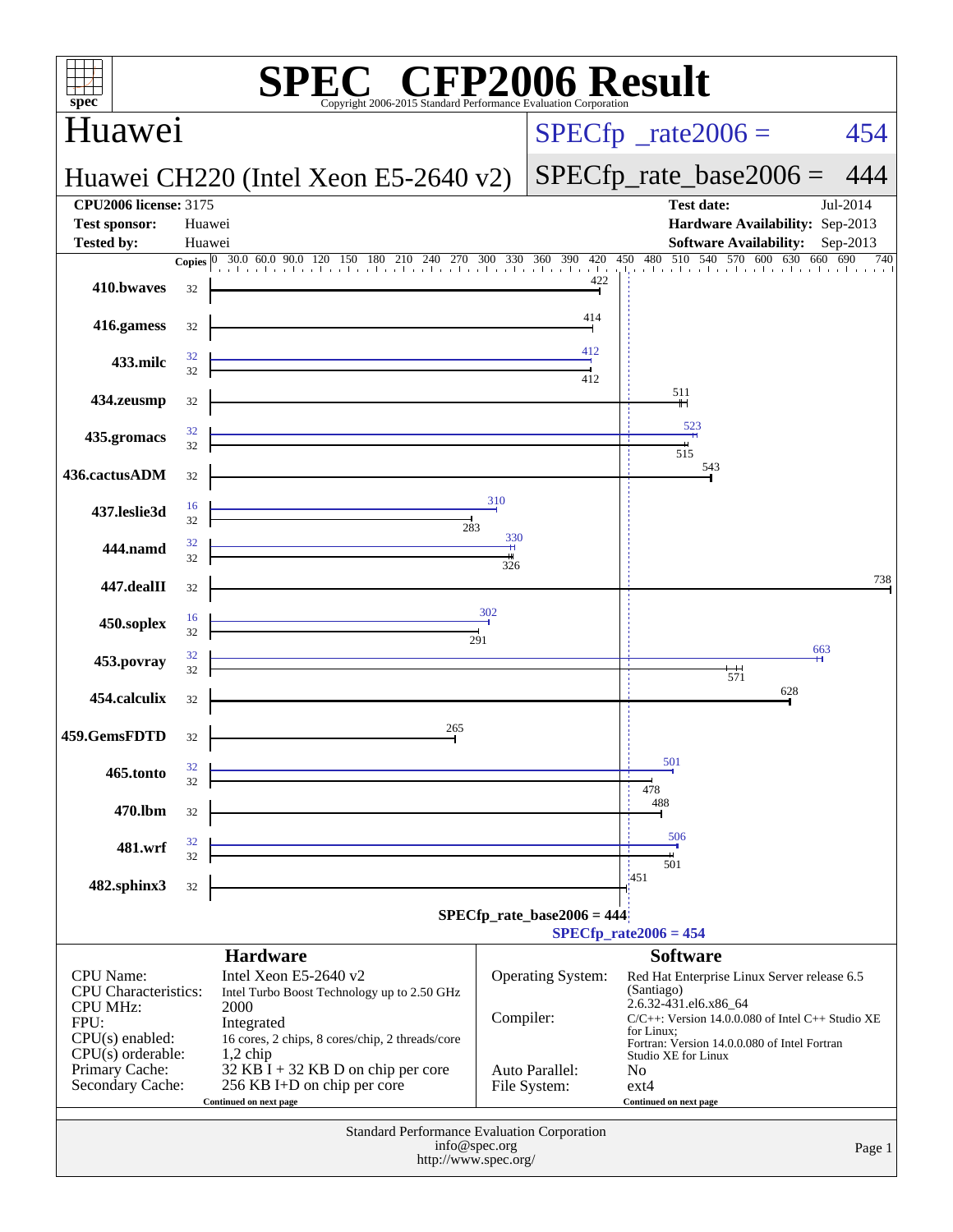

### Huawei

#### $SPECTp\_rate2006 = 454$

Huawei CH220 (Intel Xeon E5-2640 v2)

#### [SPECfp\\_rate\\_base2006 =](http://www.spec.org/auto/cpu2006/Docs/result-fields.html#SPECfpratebase2006) 444

**[CPU2006 license:](http://www.spec.org/auto/cpu2006/Docs/result-fields.html#CPU2006license)** 3175 **[Test date:](http://www.spec.org/auto/cpu2006/Docs/result-fields.html#Testdate)** Jul-2014 **[Test sponsor:](http://www.spec.org/auto/cpu2006/Docs/result-fields.html#Testsponsor)** Huawei **[Hardware Availability:](http://www.spec.org/auto/cpu2006/Docs/result-fields.html#HardwareAvailability)** Sep-2013 **[Tested by:](http://www.spec.org/auto/cpu2006/Docs/result-fields.html#Testedby)** Huawei **[Software Availability:](http://www.spec.org/auto/cpu2006/Docs/result-fields.html#SoftwareAvailability)** Sep-2013 [L3 Cache:](http://www.spec.org/auto/cpu2006/Docs/result-fields.html#L3Cache) 20 MB I+D on chip per chip<br>Other Cache: None [Other Cache:](http://www.spec.org/auto/cpu2006/Docs/result-fields.html#OtherCache) [Memory:](http://www.spec.org/auto/cpu2006/Docs/result-fields.html#Memory) 128 GB (16 x 8 GB 2Rx8 PC3-12800R-11, ECC) [Disk Subsystem:](http://www.spec.org/auto/cpu2006/Docs/result-fields.html#DiskSubsystem) 1 x 300 GB SAS, 10K RPM [Other Hardware:](http://www.spec.org/auto/cpu2006/Docs/result-fields.html#OtherHardware) None [System State:](http://www.spec.org/auto/cpu2006/Docs/result-fields.html#SystemState) Run level 3 (multi-user)<br>Base Pointers: 32/64-bit [Base Pointers:](http://www.spec.org/auto/cpu2006/Docs/result-fields.html#BasePointers) [Peak Pointers:](http://www.spec.org/auto/cpu2006/Docs/result-fields.html#PeakPointers) 32/64-bit [Other Software:](http://www.spec.org/auto/cpu2006/Docs/result-fields.html#OtherSoftware) None

| <b>Results Table</b> |               |                |       |                |       |                                                                                                          |            |               |                |              |                |              |                |              |
|----------------------|---------------|----------------|-------|----------------|-------|----------------------------------------------------------------------------------------------------------|------------|---------------|----------------|--------------|----------------|--------------|----------------|--------------|
|                      | <b>Base</b>   |                |       |                |       | <b>Peak</b>                                                                                              |            |               |                |              |                |              |                |              |
| <b>Benchmark</b>     | <b>Copies</b> | <b>Seconds</b> | Ratio | <b>Seconds</b> | Ratio | <b>Seconds</b>                                                                                           | Ratio      | <b>Copies</b> | <b>Seconds</b> | <b>Ratio</b> | <b>Seconds</b> | <b>Ratio</b> | <b>Seconds</b> | <b>Ratio</b> |
| 410.bwayes           | 32            | 1032           | 422   | 1030           | 422   | 1028                                                                                                     | 423        | 32            | 1032           | 422          | 1030           | 422          | 1028           | 423          |
| 416.gamess           | 32            | 1512           | 414   | 1512           | 414   | 1513                                                                                                     | 414        | 32            | 1512           | 414          | 1512           | 414          | 1513           | 414          |
| $433$ .milc          | 32            | 712            | 413   | 713            | 412   | 712                                                                                                      | 412        | 32            | 712            | 412          | 712            | 413          | 712            | 412          |
| 434.zeusmp           | 32            | 573            | 509   | 563            | 517   | 570                                                                                                      | <u>511</u> | 32            | 573            | 509          | 563            | 517          | 570            | 511          |
| 435.gromacs          | 32            | 444            | 515   | 444            | 514   | 442                                                                                                      | 517        | 32            | 437            | 523          | 437            | 523          | 433            | 528          |
| 436.cactusADM        | 32            | 705            | 542   | 704            | 543   | 704                                                                                                      | 543        | 32            | 705            | 542          | 704            | 543          | 704            | 543          |
| 437.leslie3d         | 32            | 1062           | 283   | 1063           | 283   | 1059                                                                                                     | 284        | 16            | 485            | 310          | 484            | 311          | 485            | 310          |
| 444.namd             | 32            | 783            | 328   | 794            | 323   | 787                                                                                                      | 326        | 32            | 777            | 330          | 779            | 330          | 788            | 326          |
| 447.dealII           | 32            | 496            | 738   | 497            | 737   | 496                                                                                                      | 738        | 32            | 496            | 738          | 497            | 737          | 496            | 738          |
| $450$ .soplex        | 32            | 917            | 291   | 919            | 290   | 918                                                                                                      | 291        | 16            | 442            | 302          | 443            | 301          | 441            | 302          |
| 453.povray           | 32            | 295            | 576   | 298            | 571   | 304                                                                                                      | 560        | 32            | 259            | 658          | 257            | 663          | 256            | 664          |
| 454.calculix         | 32            | 420            | 628   | 419            | 629   | 421                                                                                                      | 628        | 32            | 420            | 628          | 419            | 629          | 421            | 628          |
| 459.GemsFDTD         | 32            | 1280           | 265   | 1279           | 265   | 1283                                                                                                     | 265        | 32            | 1280           | 265          | 1279           | 265          | 1283           | 265          |
| 465.tonto            | 32            | 658            | 479   | 658            | 478   | 658                                                                                                      | 478        | 32            | 629            | 501          | 629            | 500          | 628            | 501          |
| 470.1bm              | 32            | 900            | 488   | 899            | 489   | 901                                                                                                      | 488        | 32            | 900            | 488          | 899            | 489          | 901            | 488          |
| 481.wrf              | 32            | 713            | 501   | 712            | 502   | 717                                                                                                      | 498        | 32            | 705            | 507          | 707            | 505          | 706            | 506          |
| 482.sphinx3          | 32            | 1382           | 451   | 1382           | 451   | 1382                                                                                                     | 451        | 32            | 1382           | 451          | 1382           | 451          | 1382           | 451          |
|                      |               |                |       |                |       | Results appear in the order in which they were run. Bold underlined text indicates a median measurement. |            |               |                |              |                |              |                |              |

#### **[Submit Notes](http://www.spec.org/auto/cpu2006/Docs/result-fields.html#SubmitNotes)**

 The numactl mechanism was used to bind copies to processors. The config file option 'submit' was used to generate numactl commands to bind each copy to a specific processor. For details, please see the config file.

#### **[Operating System Notes](http://www.spec.org/auto/cpu2006/Docs/result-fields.html#OperatingSystemNotes)**

Stack size set to unlimited using "ulimit -s unlimited"

#### **[Platform Notes](http://www.spec.org/auto/cpu2006/Docs/result-fields.html#PlatformNotes)**

 BIOS configuration: Set Power Efficiency Mode to Custom Baseboard Management Controller used to adjust the fan speed to 100%

Continued on next page

Standard Performance Evaluation Corporation [info@spec.org](mailto:info@spec.org) <http://www.spec.org/>

Page 2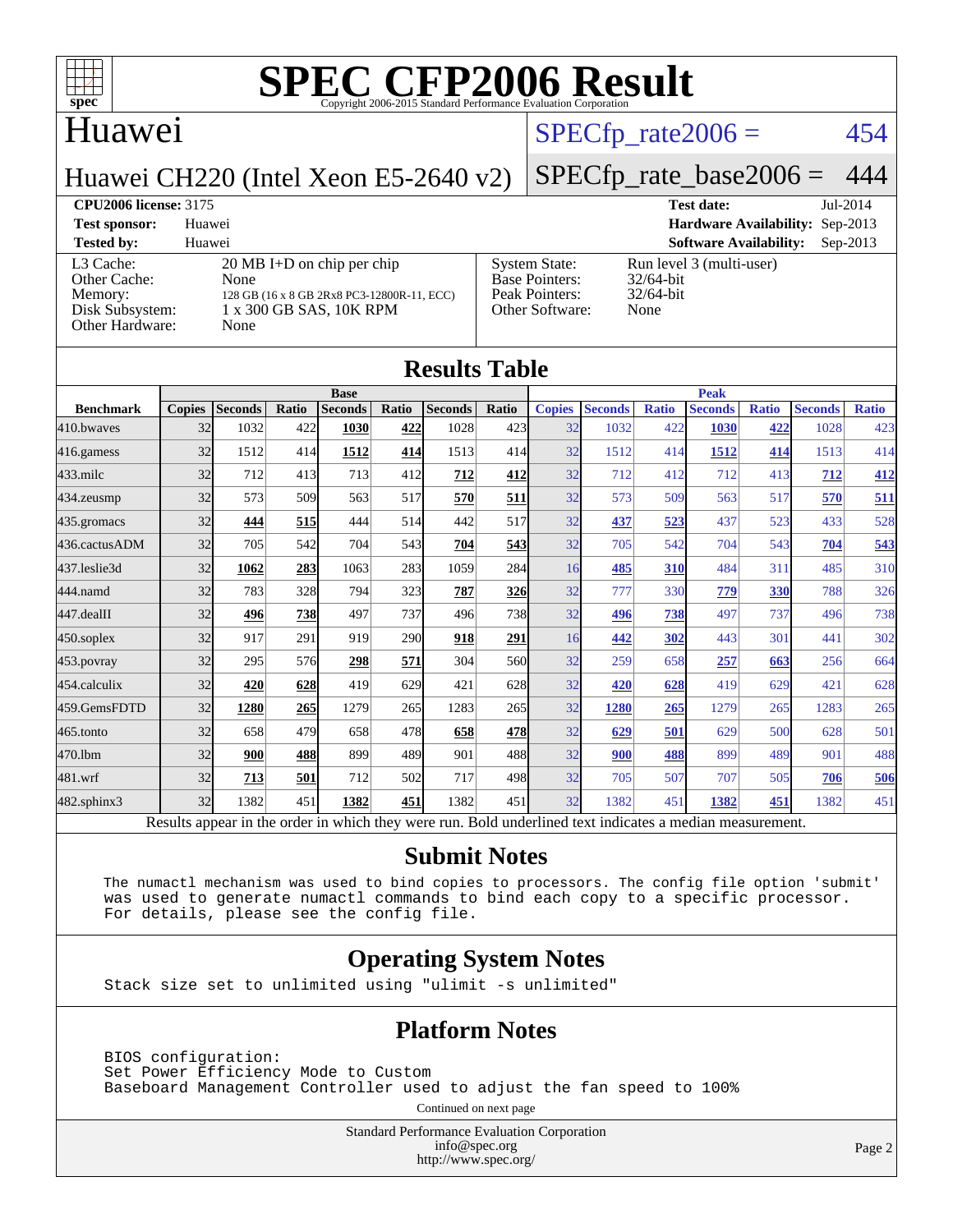

#### Huawei

 $SPECTp\_rate2006 = 454$ 

Huawei CH220 (Intel Xeon E5-2640 v2)

[SPECfp\\_rate\\_base2006 =](http://www.spec.org/auto/cpu2006/Docs/result-fields.html#SPECfpratebase2006) 444

**[CPU2006 license:](http://www.spec.org/auto/cpu2006/Docs/result-fields.html#CPU2006license)** 3175 **[Test date:](http://www.spec.org/auto/cpu2006/Docs/result-fields.html#Testdate)** Jul-2014 **[Test sponsor:](http://www.spec.org/auto/cpu2006/Docs/result-fields.html#Testsponsor)** Huawei **[Hardware Availability:](http://www.spec.org/auto/cpu2006/Docs/result-fields.html#HardwareAvailability)** Sep-2013 **[Tested by:](http://www.spec.org/auto/cpu2006/Docs/result-fields.html#Testedby)** Huawei **[Software Availability:](http://www.spec.org/auto/cpu2006/Docs/result-fields.html#SoftwareAvailability)** Sep-2013

#### **[Platform Notes \(Continued\)](http://www.spec.org/auto/cpu2006/Docs/result-fields.html#PlatformNotes)**

Standard Performance Evaluation Corporation [info@spec.org](mailto:info@spec.org) Sysinfo program /spec/config/sysinfo.rev6818 \$Rev: 6818 \$ \$Date:: 2012-07-17 #\$ e86d102572650a6e4d596a3cee98f191 running on wbspeccpu Tue Jul 29 01:07:02 2014 This section contains SUT (System Under Test) info as seen by some common utilities. To remove or add to this section, see: <http://www.spec.org/cpu2006/Docs/config.html#sysinfo> From /proc/cpuinfo model name : Intel(R) Xeon(R) CPU E5-2640 v2 @ 2.00GHz 2 "physical id"s (chips) 32 "processors" cores, siblings (Caution: counting these is hw and system dependent. The following excerpts from /proc/cpuinfo might not be reliable. Use with caution.) cpu cores : 8 siblings : 16 physical 0: cores 0 1 2 3 4 5 6 7 physical 1: cores 0 1 2 3 4 5 6 7 cache size : 20480 KB From /proc/meminfo MemTotal: 132103760 kB HugePages\_Total: 0<br>Hugepagesize: 2048 kB Hugepagesize: /usr/bin/lsb\_release -d Red Hat Enterprise Linux Server release 6.5 (Santiago) From /etc/\*release\* /etc/\*version\* redhat-release: Red Hat Enterprise Linux Server release 6.5 (Santiago) system-release: Red Hat Enterprise Linux Server release 6.5 (Santiago) system-release-cpe: cpe:/o:redhat:enterprise\_linux:6server:ga:server uname -a: Linux wbspeccpu 2.6.32-431.el6.x86\_64 #1 SMP Sun Nov 10 22:19:54 EST 2013 x86\_64 x86\_64 x86\_64 GNU/Linux run-level 3 Jul 26 10:36 SPEC is set to: /spec Filesystem Type Size Used-Avail-Use%-Mounted-on-<br>  $\sqrt{\text{dev}}$ /sdal ext4 270G 66G 191G 26%-/ 66G 191G 26% / Additional information from dmidecode: BIOS Insyde Corp. RMIBV629 05/12/2014 Memory: 16x Micron 18JSF1G72PDZ-1G6E 8 GB 1600 MHz 2 rank 8x NO DIMM NO DIMM (End of data from sysinfo program)

<http://www.spec.org/>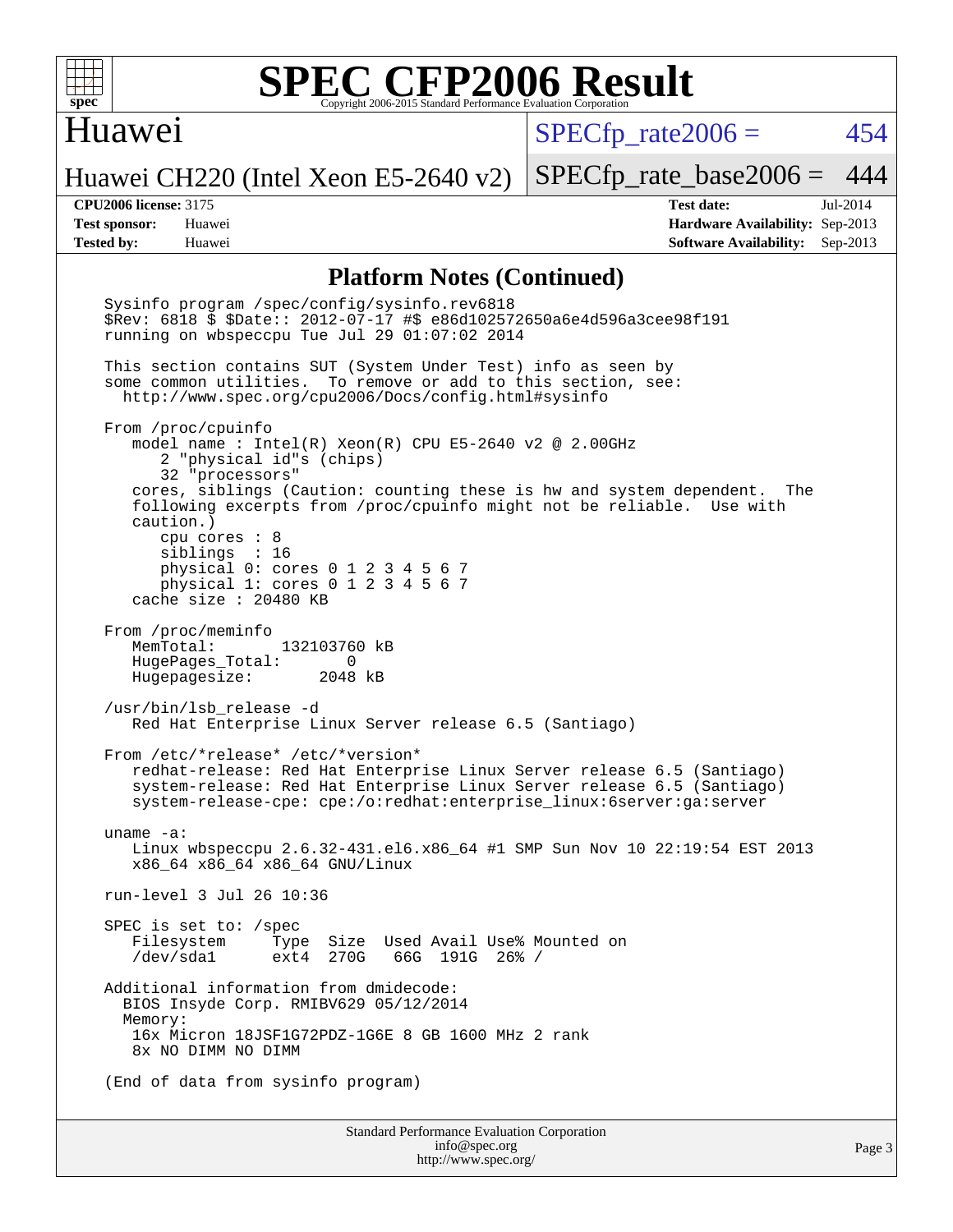

#### Huawei

 $SPECTp\_rate2006 = 454$ 

Huawei CH220 (Intel Xeon E5-2640 v2)

**[Test sponsor:](http://www.spec.org/auto/cpu2006/Docs/result-fields.html#Testsponsor)** Huawei **[Hardware Availability:](http://www.spec.org/auto/cpu2006/Docs/result-fields.html#HardwareAvailability)** Sep-2013 **[Tested by:](http://www.spec.org/auto/cpu2006/Docs/result-fields.html#Testedby)** Huawei **[Software Availability:](http://www.spec.org/auto/cpu2006/Docs/result-fields.html#SoftwareAvailability)** Sep-2013

[SPECfp\\_rate\\_base2006 =](http://www.spec.org/auto/cpu2006/Docs/result-fields.html#SPECfpratebase2006) 444 **[CPU2006 license:](http://www.spec.org/auto/cpu2006/Docs/result-fields.html#CPU2006license)** 3175 **[Test date:](http://www.spec.org/auto/cpu2006/Docs/result-fields.html#Testdate)** Jul-2014

**[General Notes](http://www.spec.org/auto/cpu2006/Docs/result-fields.html#GeneralNotes)**

Environment variables set by runspec before the start of the run: LD LIBRARY PATH = "/spec/libs/32:/spec/libs/64:/spec/sh"

 Binaries compiled on a system with 1x Core i7-860 CPU + 8GB memory using RedHat EL 6.4 Transparent Huge Pages enabled with: echo always > /sys/kernel/mm/redhat\_transparent\_hugepage/enabled Filesystem page cache cleared with: echo 1> /proc/sys/vm/drop\_caches runspec command invoked through numactl i.e.: numactl --interleave=all runspec <etc>

**[Base Compiler Invocation](http://www.spec.org/auto/cpu2006/Docs/result-fields.html#BaseCompilerInvocation)**

[C benchmarks](http://www.spec.org/auto/cpu2006/Docs/result-fields.html#Cbenchmarks):  $\text{icc}$   $-\text{m64}$ 

[C++ benchmarks:](http://www.spec.org/auto/cpu2006/Docs/result-fields.html#CXXbenchmarks) [icpc -m64](http://www.spec.org/cpu2006/results/res2014q3/cpu2006-20140811-30874.flags.html#user_CXXbase_intel_icpc_64bit_bedb90c1146cab66620883ef4f41a67e)

[Fortran benchmarks](http://www.spec.org/auto/cpu2006/Docs/result-fields.html#Fortranbenchmarks): [ifort -m64](http://www.spec.org/cpu2006/results/res2014q3/cpu2006-20140811-30874.flags.html#user_FCbase_intel_ifort_64bit_ee9d0fb25645d0210d97eb0527dcc06e)

[Benchmarks using both Fortran and C](http://www.spec.org/auto/cpu2006/Docs/result-fields.html#BenchmarksusingbothFortranandC): [icc -m64](http://www.spec.org/cpu2006/results/res2014q3/cpu2006-20140811-30874.flags.html#user_CC_FCbase_intel_icc_64bit_0b7121f5ab7cfabee23d88897260401c) [ifort -m64](http://www.spec.org/cpu2006/results/res2014q3/cpu2006-20140811-30874.flags.html#user_CC_FCbase_intel_ifort_64bit_ee9d0fb25645d0210d97eb0527dcc06e)

## **[Base Portability Flags](http://www.spec.org/auto/cpu2006/Docs/result-fields.html#BasePortabilityFlags)**

| 410.bwaves: -DSPEC CPU LP64                 |                                                                |
|---------------------------------------------|----------------------------------------------------------------|
| 416.gamess: -DSPEC_CPU_LP64                 |                                                                |
| 433.milc: -DSPEC CPU LP64                   |                                                                |
| 434.zeusmp: - DSPEC_CPU_LP64                |                                                                |
| 435.gromacs: -DSPEC_CPU_LP64 -nofor_main    |                                                                |
| 436.cactusADM: -DSPEC CPU LP64 -nofor main  |                                                                |
| 437.leslie3d: -DSPEC CPU LP64               |                                                                |
| 444.namd: -DSPEC CPU LP64                   |                                                                |
| 447.dealII: -DSPEC CPU LP64                 |                                                                |
| 450.soplex: - DSPEC CPU LP64                |                                                                |
| 453.povray: -DSPEC_CPU_LP64                 |                                                                |
| 454.calculix: - DSPEC CPU LP64 - nofor main |                                                                |
| 459. GemsFDTD: - DSPEC CPU LP64             |                                                                |
| 465.tonto: - DSPEC CPU LP64                 |                                                                |
| 470.1bm: - DSPEC CPU LP64                   |                                                                |
|                                             | 481.wrf: -DSPEC CPU_LP64 -DSPEC_CPU_CASE_FLAG -DSPEC_CPU_LINUX |
| 482.sphinx3: -DSPEC_CPU_LP64                |                                                                |
|                                             |                                                                |

| <b>Standard Performance Evaluation Corporation</b> |
|----------------------------------------------------|
| info@spec.org                                      |
| http://www.spec.org/                               |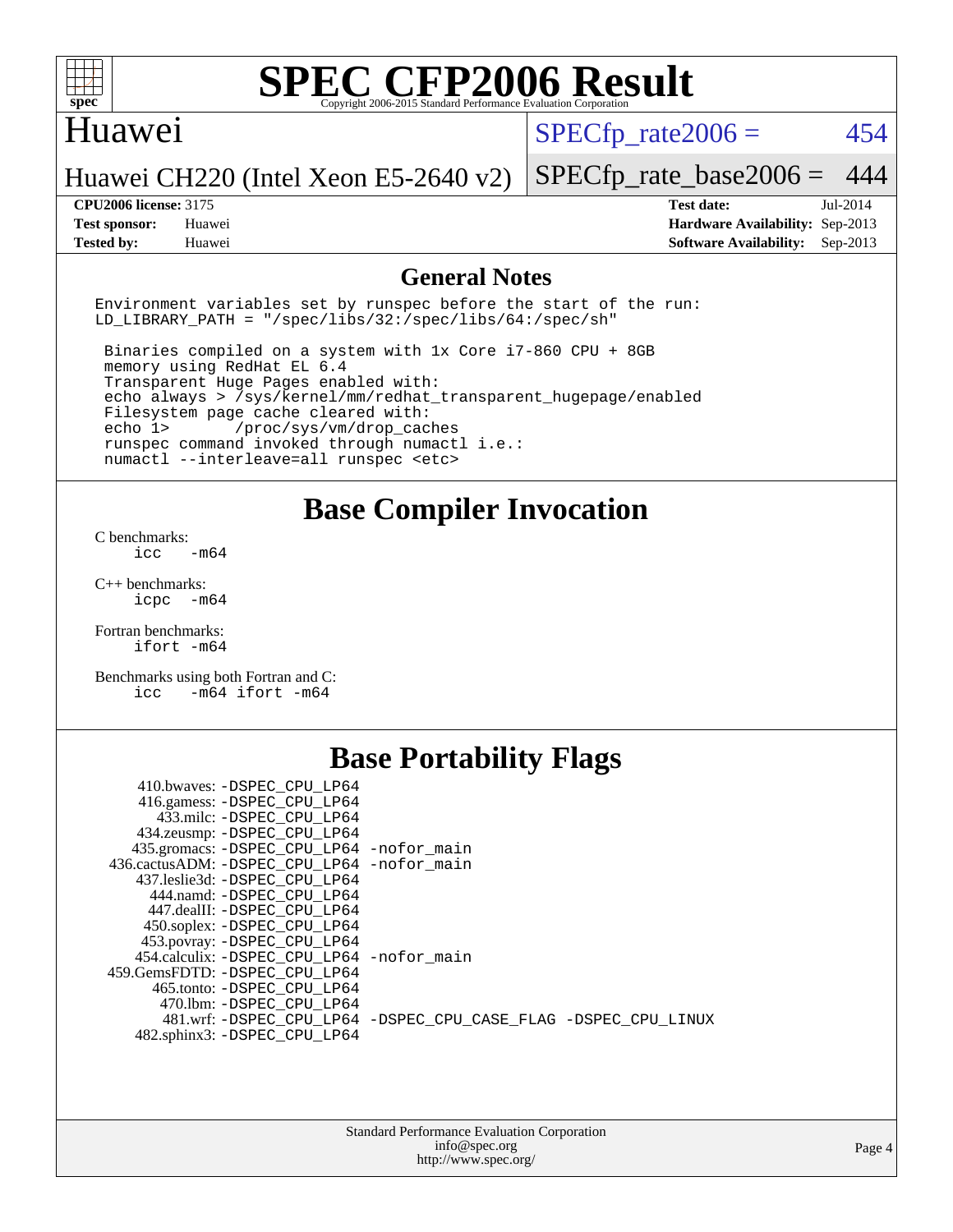

#### Huawei

 $SPECTp\_rate2006 = 454$ 

Huawei CH220 (Intel Xeon E5-2640 v2)

**[Tested by:](http://www.spec.org/auto/cpu2006/Docs/result-fields.html#Testedby)** Huawei **[Software Availability:](http://www.spec.org/auto/cpu2006/Docs/result-fields.html#SoftwareAvailability)** Sep-2013

**[CPU2006 license:](http://www.spec.org/auto/cpu2006/Docs/result-fields.html#CPU2006license)** 3175 **[Test date:](http://www.spec.org/auto/cpu2006/Docs/result-fields.html#Testdate)** Jul-2014 **[Test sponsor:](http://www.spec.org/auto/cpu2006/Docs/result-fields.html#Testsponsor)** Huawei **[Hardware Availability:](http://www.spec.org/auto/cpu2006/Docs/result-fields.html#HardwareAvailability)** Sep-2013

[SPECfp\\_rate\\_base2006 =](http://www.spec.org/auto/cpu2006/Docs/result-fields.html#SPECfpratebase2006) 444

## **[Base Optimization Flags](http://www.spec.org/auto/cpu2006/Docs/result-fields.html#BaseOptimizationFlags)**

[C benchmarks](http://www.spec.org/auto/cpu2006/Docs/result-fields.html#Cbenchmarks):

[-xAVX](http://www.spec.org/cpu2006/results/res2014q3/cpu2006-20140811-30874.flags.html#user_CCbase_f-xAVX) [-ipo](http://www.spec.org/cpu2006/results/res2014q3/cpu2006-20140811-30874.flags.html#user_CCbase_f-ipo) [-O3](http://www.spec.org/cpu2006/results/res2014q3/cpu2006-20140811-30874.flags.html#user_CCbase_f-O3) [-no-prec-div](http://www.spec.org/cpu2006/results/res2014q3/cpu2006-20140811-30874.flags.html#user_CCbase_f-no-prec-div) [-opt-prefetch](http://www.spec.org/cpu2006/results/res2014q3/cpu2006-20140811-30874.flags.html#user_CCbase_f-opt-prefetch) [-auto-p32](http://www.spec.org/cpu2006/results/res2014q3/cpu2006-20140811-30874.flags.html#user_CCbase_f-auto-p32) [-ansi-alias](http://www.spec.org/cpu2006/results/res2014q3/cpu2006-20140811-30874.flags.html#user_CCbase_f-ansi-alias) [-opt-mem-layout-trans=3](http://www.spec.org/cpu2006/results/res2014q3/cpu2006-20140811-30874.flags.html#user_CCbase_f-opt-mem-layout-trans_a7b82ad4bd7abf52556d4961a2ae94d5)

[C++ benchmarks:](http://www.spec.org/auto/cpu2006/Docs/result-fields.html#CXXbenchmarks)

[-xAVX](http://www.spec.org/cpu2006/results/res2014q3/cpu2006-20140811-30874.flags.html#user_CXXbase_f-xAVX) [-ipo](http://www.spec.org/cpu2006/results/res2014q3/cpu2006-20140811-30874.flags.html#user_CXXbase_f-ipo) [-O3](http://www.spec.org/cpu2006/results/res2014q3/cpu2006-20140811-30874.flags.html#user_CXXbase_f-O3) [-no-prec-div](http://www.spec.org/cpu2006/results/res2014q3/cpu2006-20140811-30874.flags.html#user_CXXbase_f-no-prec-div) [-opt-prefetch](http://www.spec.org/cpu2006/results/res2014q3/cpu2006-20140811-30874.flags.html#user_CXXbase_f-opt-prefetch) [-auto-p32](http://www.spec.org/cpu2006/results/res2014q3/cpu2006-20140811-30874.flags.html#user_CXXbase_f-auto-p32) [-ansi-alias](http://www.spec.org/cpu2006/results/res2014q3/cpu2006-20140811-30874.flags.html#user_CXXbase_f-ansi-alias) [-opt-mem-layout-trans=3](http://www.spec.org/cpu2006/results/res2014q3/cpu2006-20140811-30874.flags.html#user_CXXbase_f-opt-mem-layout-trans_a7b82ad4bd7abf52556d4961a2ae94d5)

[Fortran benchmarks](http://www.spec.org/auto/cpu2006/Docs/result-fields.html#Fortranbenchmarks): [-xAVX](http://www.spec.org/cpu2006/results/res2014q3/cpu2006-20140811-30874.flags.html#user_FCbase_f-xAVX) [-ipo](http://www.spec.org/cpu2006/results/res2014q3/cpu2006-20140811-30874.flags.html#user_FCbase_f-ipo) [-O3](http://www.spec.org/cpu2006/results/res2014q3/cpu2006-20140811-30874.flags.html#user_FCbase_f-O3) [-no-prec-div](http://www.spec.org/cpu2006/results/res2014q3/cpu2006-20140811-30874.flags.html#user_FCbase_f-no-prec-div) [-opt-prefetch](http://www.spec.org/cpu2006/results/res2014q3/cpu2006-20140811-30874.flags.html#user_FCbase_f-opt-prefetch)

[Benchmarks using both Fortran and C](http://www.spec.org/auto/cpu2006/Docs/result-fields.html#BenchmarksusingbothFortranandC):

[-xAVX](http://www.spec.org/cpu2006/results/res2014q3/cpu2006-20140811-30874.flags.html#user_CC_FCbase_f-xAVX) [-ipo](http://www.spec.org/cpu2006/results/res2014q3/cpu2006-20140811-30874.flags.html#user_CC_FCbase_f-ipo) [-O3](http://www.spec.org/cpu2006/results/res2014q3/cpu2006-20140811-30874.flags.html#user_CC_FCbase_f-O3) [-no-prec-div](http://www.spec.org/cpu2006/results/res2014q3/cpu2006-20140811-30874.flags.html#user_CC_FCbase_f-no-prec-div) [-opt-prefetch](http://www.spec.org/cpu2006/results/res2014q3/cpu2006-20140811-30874.flags.html#user_CC_FCbase_f-opt-prefetch) [-auto-p32](http://www.spec.org/cpu2006/results/res2014q3/cpu2006-20140811-30874.flags.html#user_CC_FCbase_f-auto-p32) [-ansi-alias](http://www.spec.org/cpu2006/results/res2014q3/cpu2006-20140811-30874.flags.html#user_CC_FCbase_f-ansi-alias) [-opt-mem-layout-trans=3](http://www.spec.org/cpu2006/results/res2014q3/cpu2006-20140811-30874.flags.html#user_CC_FCbase_f-opt-mem-layout-trans_a7b82ad4bd7abf52556d4961a2ae94d5)

## **[Peak Compiler Invocation](http://www.spec.org/auto/cpu2006/Docs/result-fields.html#PeakCompilerInvocation)**

[C benchmarks](http://www.spec.org/auto/cpu2006/Docs/result-fields.html#Cbenchmarks):  $icc$   $-m64$ 

[C++ benchmarks \(except as noted below\):](http://www.spec.org/auto/cpu2006/Docs/result-fields.html#CXXbenchmarksexceptasnotedbelow) [icpc -m64](http://www.spec.org/cpu2006/results/res2014q3/cpu2006-20140811-30874.flags.html#user_CXXpeak_intel_icpc_64bit_bedb90c1146cab66620883ef4f41a67e)

450.soplex: [icpc -m32](http://www.spec.org/cpu2006/results/res2014q3/cpu2006-20140811-30874.flags.html#user_peakCXXLD450_soplex_intel_icpc_4e5a5ef1a53fd332b3c49e69c3330699)

[Fortran benchmarks](http://www.spec.org/auto/cpu2006/Docs/result-fields.html#Fortranbenchmarks): [ifort -m64](http://www.spec.org/cpu2006/results/res2014q3/cpu2006-20140811-30874.flags.html#user_FCpeak_intel_ifort_64bit_ee9d0fb25645d0210d97eb0527dcc06e)

[Benchmarks using both Fortran and C](http://www.spec.org/auto/cpu2006/Docs/result-fields.html#BenchmarksusingbothFortranandC):<br>icc -m64 ifort -m64  $-m64$  ifort  $-m64$ 

## **[Peak Portability Flags](http://www.spec.org/auto/cpu2006/Docs/result-fields.html#PeakPortabilityFlags)**

| 410.bwaves: - DSPEC CPU LP64                |  |
|---------------------------------------------|--|
| 416.gamess: -DSPEC_CPU_LP64                 |  |
| 433.milc: - DSPEC_CPU LP64                  |  |
| 434.zeusmp: -DSPEC_CPU_LP64                 |  |
| 435.gromacs: -DSPEC_CPU_LP64 -nofor_main    |  |
| 436.cactusADM: -DSPEC CPU LP64 -nofor main  |  |
| 437.leslie3d: -DSPEC CPU LP64               |  |
| 444.namd: - DSPEC CPU LP64                  |  |
| 447.dealII: -DSPEC CPU LP64                 |  |
| 453.povray: -DSPEC_CPU_LP64                 |  |
| 454.calculix: - DSPEC CPU LP64 - nofor main |  |
| 459.GemsFDTD: - DSPEC_CPU_LP64              |  |

Continued on next page

Standard Performance Evaluation Corporation [info@spec.org](mailto:info@spec.org) <http://www.spec.org/>

Page 5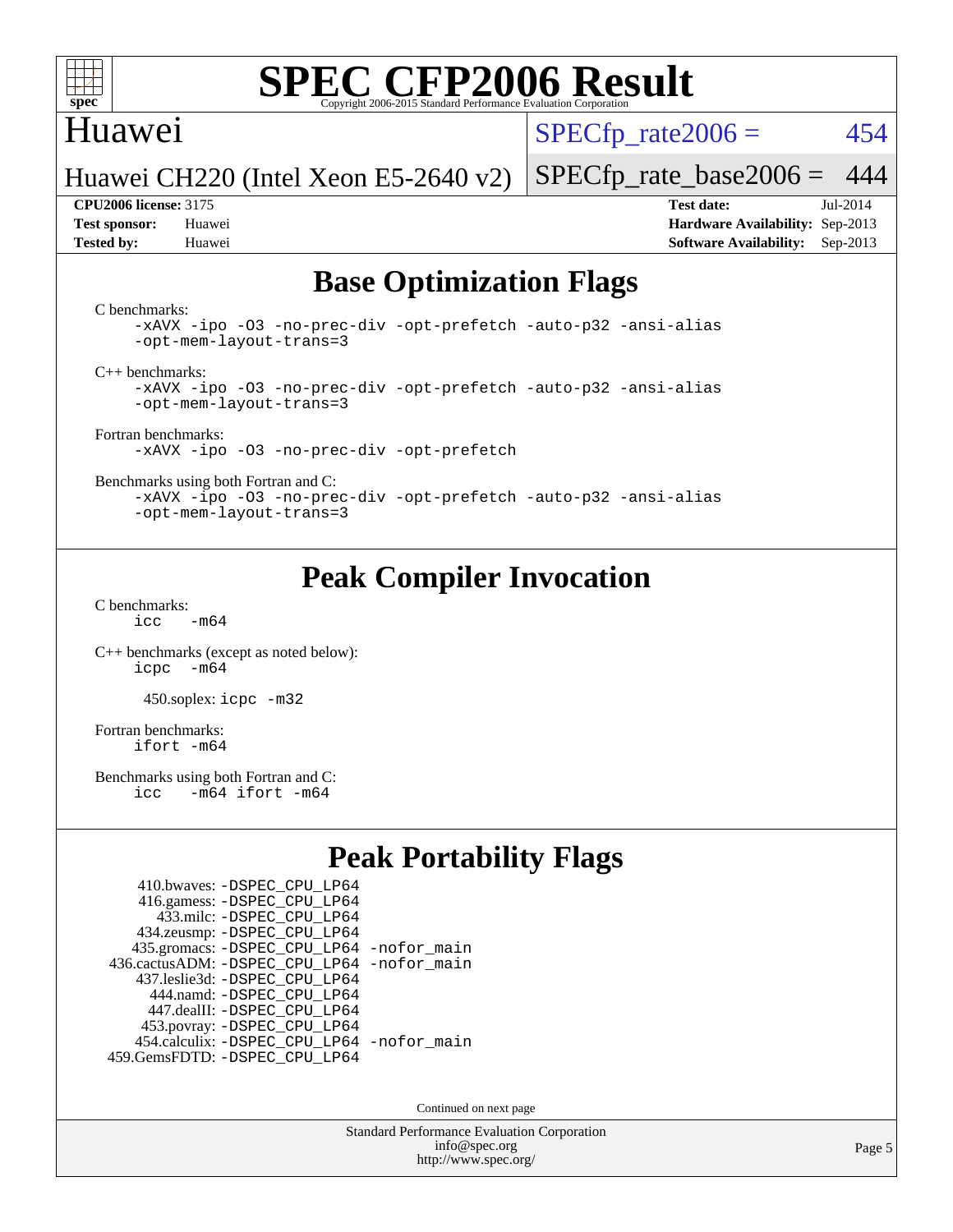

### Huawei

 $SPECTp\_rate2006 = 454$ 

Huawei CH220 (Intel Xeon E5-2640 v2)

[SPECfp\\_rate\\_base2006 =](http://www.spec.org/auto/cpu2006/Docs/result-fields.html#SPECfpratebase2006) 444

**[CPU2006 license:](http://www.spec.org/auto/cpu2006/Docs/result-fields.html#CPU2006license)** 3175 **[Test date:](http://www.spec.org/auto/cpu2006/Docs/result-fields.html#Testdate)** Jul-2014 **[Test sponsor:](http://www.spec.org/auto/cpu2006/Docs/result-fields.html#Testsponsor)** Huawei **[Hardware Availability:](http://www.spec.org/auto/cpu2006/Docs/result-fields.html#HardwareAvailability)** Sep-2013 **[Tested by:](http://www.spec.org/auto/cpu2006/Docs/result-fields.html#Testedby)** Huawei **[Software Availability:](http://www.spec.org/auto/cpu2006/Docs/result-fields.html#SoftwareAvailability)** Sep-2013

## **[Peak Portability Flags \(Continued\)](http://www.spec.org/auto/cpu2006/Docs/result-fields.html#PeakPortabilityFlags)**

 465.tonto: [-DSPEC\\_CPU\\_LP64](http://www.spec.org/cpu2006/results/res2014q3/cpu2006-20140811-30874.flags.html#suite_peakPORTABILITY465_tonto_DSPEC_CPU_LP64) 470.lbm: [-DSPEC\\_CPU\\_LP64](http://www.spec.org/cpu2006/results/res2014q3/cpu2006-20140811-30874.flags.html#suite_peakPORTABILITY470_lbm_DSPEC_CPU_LP64) 482.sphinx3: [-DSPEC\\_CPU\\_LP64](http://www.spec.org/cpu2006/results/res2014q3/cpu2006-20140811-30874.flags.html#suite_peakPORTABILITY482_sphinx3_DSPEC_CPU_LP64)

481.wrf: [-DSPEC\\_CPU\\_LP64](http://www.spec.org/cpu2006/results/res2014q3/cpu2006-20140811-30874.flags.html#suite_peakPORTABILITY481_wrf_DSPEC_CPU_LP64) [-DSPEC\\_CPU\\_CASE\\_FLAG](http://www.spec.org/cpu2006/results/res2014q3/cpu2006-20140811-30874.flags.html#b481.wrf_peakCPORTABILITY_DSPEC_CPU_CASE_FLAG) [-DSPEC\\_CPU\\_LINUX](http://www.spec.org/cpu2006/results/res2014q3/cpu2006-20140811-30874.flags.html#b481.wrf_peakCPORTABILITY_DSPEC_CPU_LINUX)

## **[Peak Optimization Flags](http://www.spec.org/auto/cpu2006/Docs/result-fields.html#PeakOptimizationFlags)**

[C benchmarks](http://www.spec.org/auto/cpu2006/Docs/result-fields.html#Cbenchmarks):

 433.milc: [-xAVX](http://www.spec.org/cpu2006/results/res2014q3/cpu2006-20140811-30874.flags.html#user_peakPASS2_CFLAGSPASS2_LDFLAGS433_milc_f-xAVX)(pass 2) [-prof-gen](http://www.spec.org/cpu2006/results/res2014q3/cpu2006-20140811-30874.flags.html#user_peakPASS1_CFLAGSPASS1_LDFLAGS433_milc_prof_gen_e43856698f6ca7b7e442dfd80e94a8fc)(pass 1) [-ipo](http://www.spec.org/cpu2006/results/res2014q3/cpu2006-20140811-30874.flags.html#user_peakPASS2_CFLAGSPASS2_LDFLAGS433_milc_f-ipo)(pass 2) [-O3](http://www.spec.org/cpu2006/results/res2014q3/cpu2006-20140811-30874.flags.html#user_peakPASS2_CFLAGSPASS2_LDFLAGS433_milc_f-O3)(pass 2) [-no-prec-div](http://www.spec.org/cpu2006/results/res2014q3/cpu2006-20140811-30874.flags.html#user_peakPASS2_CFLAGSPASS2_LDFLAGS433_milc_f-no-prec-div)(pass 2) [-opt-mem-layout-trans=3](http://www.spec.org/cpu2006/results/res2014q3/cpu2006-20140811-30874.flags.html#user_peakPASS2_CFLAGS433_milc_f-opt-mem-layout-trans_a7b82ad4bd7abf52556d4961a2ae94d5)(pass 2) [-prof-use](http://www.spec.org/cpu2006/results/res2014q3/cpu2006-20140811-30874.flags.html#user_peakPASS2_CFLAGSPASS2_LDFLAGS433_milc_prof_use_bccf7792157ff70d64e32fe3e1250b55)(pass 2) [-auto-ilp32](http://www.spec.org/cpu2006/results/res2014q3/cpu2006-20140811-30874.flags.html#user_peakCOPTIMIZE433_milc_f-auto-ilp32)

 $470$ .lbm: basepeak = yes

 $482$ .sphinx3: basepeak = yes

#### [C++ benchmarks:](http://www.spec.org/auto/cpu2006/Docs/result-fields.html#CXXbenchmarks)

 444.namd: [-xAVX](http://www.spec.org/cpu2006/results/res2014q3/cpu2006-20140811-30874.flags.html#user_peakPASS2_CXXFLAGSPASS2_LDFLAGS444_namd_f-xAVX)(pass 2) [-prof-gen](http://www.spec.org/cpu2006/results/res2014q3/cpu2006-20140811-30874.flags.html#user_peakPASS1_CXXFLAGSPASS1_LDFLAGS444_namd_prof_gen_e43856698f6ca7b7e442dfd80e94a8fc)(pass 1) [-ipo](http://www.spec.org/cpu2006/results/res2014q3/cpu2006-20140811-30874.flags.html#user_peakPASS2_CXXFLAGSPASS2_LDFLAGS444_namd_f-ipo)(pass 2) [-O3](http://www.spec.org/cpu2006/results/res2014q3/cpu2006-20140811-30874.flags.html#user_peakPASS2_CXXFLAGSPASS2_LDFLAGS444_namd_f-O3)(pass 2) [-no-prec-div](http://www.spec.org/cpu2006/results/res2014q3/cpu2006-20140811-30874.flags.html#user_peakPASS2_CXXFLAGSPASS2_LDFLAGS444_namd_f-no-prec-div)(pass 2) [-opt-mem-layout-trans=3](http://www.spec.org/cpu2006/results/res2014q3/cpu2006-20140811-30874.flags.html#user_peakPASS2_CXXFLAGS444_namd_f-opt-mem-layout-trans_a7b82ad4bd7abf52556d4961a2ae94d5)(pass 2) [-prof-use](http://www.spec.org/cpu2006/results/res2014q3/cpu2006-20140811-30874.flags.html#user_peakPASS2_CXXFLAGSPASS2_LDFLAGS444_namd_prof_use_bccf7792157ff70d64e32fe3e1250b55)(pass 2) [-fno-alias](http://www.spec.org/cpu2006/results/res2014q3/cpu2006-20140811-30874.flags.html#user_peakCXXOPTIMIZE444_namd_f-no-alias_694e77f6c5a51e658e82ccff53a9e63a) [-auto-ilp32](http://www.spec.org/cpu2006/results/res2014q3/cpu2006-20140811-30874.flags.html#user_peakCXXOPTIMIZE444_namd_f-auto-ilp32)

447.dealII: basepeak = yes

 $450$ .soplex:  $-x$ AVX(pass 2)  $-p$ rof-gen(pass 1)  $-i$ po(pass 2)  $-03$ (pass 2) [-no-prec-div](http://www.spec.org/cpu2006/results/res2014q3/cpu2006-20140811-30874.flags.html#user_peakPASS2_CXXFLAGSPASS2_LDFLAGS450_soplex_f-no-prec-div)(pass 2) [-opt-mem-layout-trans=3](http://www.spec.org/cpu2006/results/res2014q3/cpu2006-20140811-30874.flags.html#user_peakPASS2_CXXFLAGS450_soplex_f-opt-mem-layout-trans_a7b82ad4bd7abf52556d4961a2ae94d5)(pass 2) [-prof-use](http://www.spec.org/cpu2006/results/res2014q3/cpu2006-20140811-30874.flags.html#user_peakPASS2_CXXFLAGSPASS2_LDFLAGS450_soplex_prof_use_bccf7792157ff70d64e32fe3e1250b55)(pass 2) [-opt-malloc-options=3](http://www.spec.org/cpu2006/results/res2014q3/cpu2006-20140811-30874.flags.html#user_peakOPTIMIZE450_soplex_f-opt-malloc-options_13ab9b803cf986b4ee62f0a5998c2238)

 453.povray: [-xAVX](http://www.spec.org/cpu2006/results/res2014q3/cpu2006-20140811-30874.flags.html#user_peakPASS2_CXXFLAGSPASS2_LDFLAGS453_povray_f-xAVX)(pass 2) [-prof-gen](http://www.spec.org/cpu2006/results/res2014q3/cpu2006-20140811-30874.flags.html#user_peakPASS1_CXXFLAGSPASS1_LDFLAGS453_povray_prof_gen_e43856698f6ca7b7e442dfd80e94a8fc)(pass 1) [-ipo](http://www.spec.org/cpu2006/results/res2014q3/cpu2006-20140811-30874.flags.html#user_peakPASS2_CXXFLAGSPASS2_LDFLAGS453_povray_f-ipo)(pass 2) [-O3](http://www.spec.org/cpu2006/results/res2014q3/cpu2006-20140811-30874.flags.html#user_peakPASS2_CXXFLAGSPASS2_LDFLAGS453_povray_f-O3)(pass 2) [-no-prec-div](http://www.spec.org/cpu2006/results/res2014q3/cpu2006-20140811-30874.flags.html#user_peakPASS2_CXXFLAGSPASS2_LDFLAGS453_povray_f-no-prec-div)(pass 2) [-opt-mem-layout-trans=3](http://www.spec.org/cpu2006/results/res2014q3/cpu2006-20140811-30874.flags.html#user_peakPASS2_CXXFLAGS453_povray_f-opt-mem-layout-trans_a7b82ad4bd7abf52556d4961a2ae94d5)(pass 2) [-prof-use](http://www.spec.org/cpu2006/results/res2014q3/cpu2006-20140811-30874.flags.html#user_peakPASS2_CXXFLAGSPASS2_LDFLAGS453_povray_prof_use_bccf7792157ff70d64e32fe3e1250b55)(pass 2) [-unroll4](http://www.spec.org/cpu2006/results/res2014q3/cpu2006-20140811-30874.flags.html#user_peakCXXOPTIMIZE453_povray_f-unroll_4e5e4ed65b7fd20bdcd365bec371b81f) [-ansi-alias](http://www.spec.org/cpu2006/results/res2014q3/cpu2006-20140811-30874.flags.html#user_peakCXXOPTIMIZE453_povray_f-ansi-alias)

[Fortran benchmarks](http://www.spec.org/auto/cpu2006/Docs/result-fields.html#Fortranbenchmarks):

```
410.bwaves: basepeak = yes 416.gamess: basepeak = yes
    434.zeusmp: basepeak = yes
    437.leslie3d: -xAVX -ipo -O3 -no-prec-div -opt-prefetch
459.GemsFDTD: basepeak = yes 465.tonto: -xAVX(pass 2) -prof-gen(pass 1) -ipo(pass 2) -O3(pass 2)
              -no-prec-div(pass 2) -prof-use(pass 2) -unroll4 -auto
              -inline-calloc -opt-malloc-options=3
                                      Continued on next page
```
Standard Performance Evaluation Corporation [info@spec.org](mailto:info@spec.org) <http://www.spec.org/>